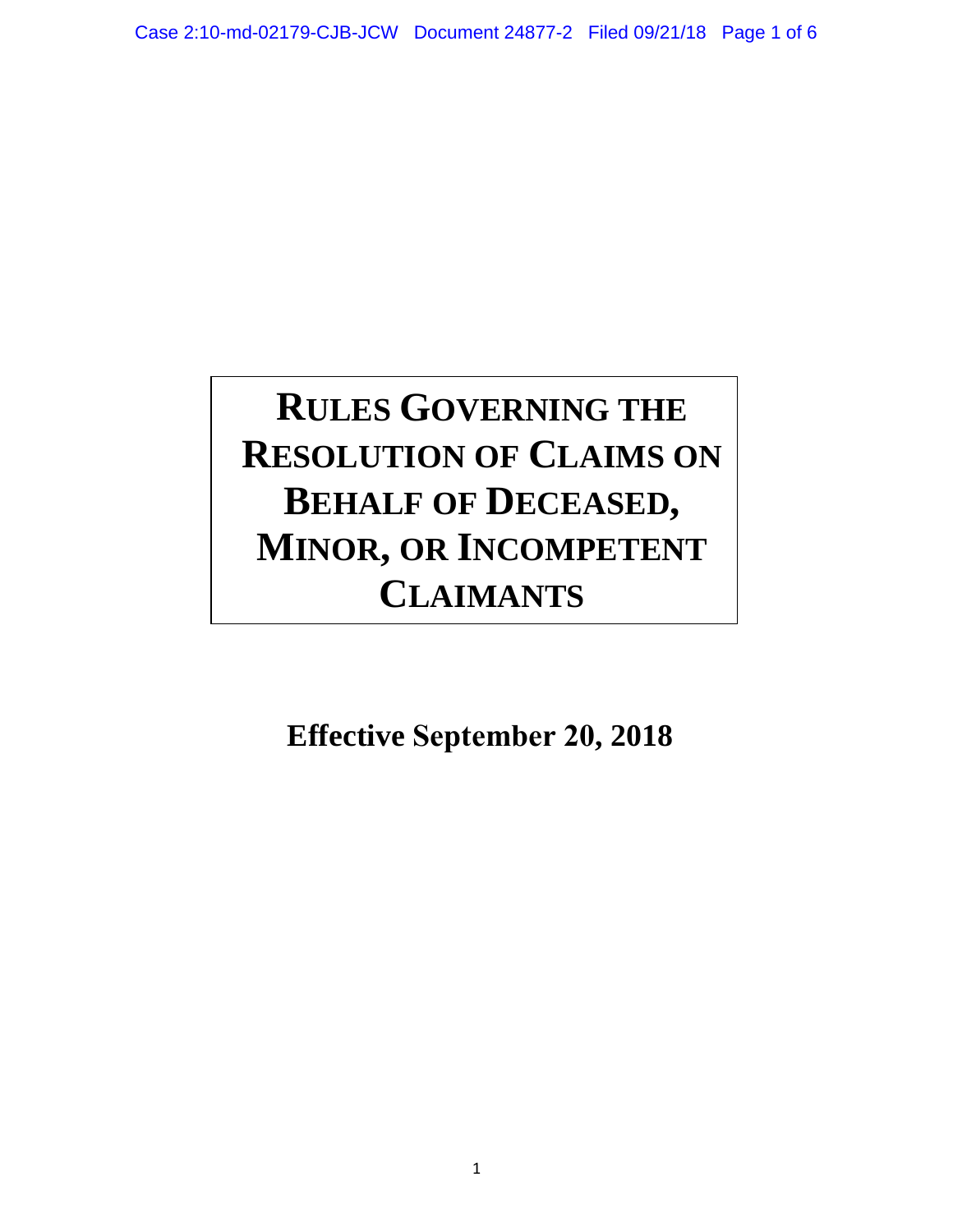**1.** *Defined Terms.* All undefined terms used in this Procedure shall have the same meanings given to such terms in the HESI Punitive Damages and Assigned Claims Settlement Agreement (Amended as of September 2, 2015) and the Transocean Punitive Damages and Assigned Claims Settlement Agreement ("Settlement Agreements").

**2.** *The Purpose of this Procedure.* This Procedure defines the process by which the Claims Administrator(s) will process and/or pay the claims of Deceased Claimants, Minor Claimants and Incompetent Claimants.

**3.** *Federal Court Approval.* If a claim on behalf of a Deceased, Minor or Incompetent Claimant is found payable and the Claimant/Claimant's estate is not:

(a) subject to a local Court proceeding for probate/succession,

(b) the property of a duly executed trust in place prior to the death or incapacity/incompetency of the Claimant,

(c) the subject of a conservatorship/guardianship for an incompetent party,

(d) within the limitations set by state law for the state in which the decedent resided for use of a small estates affidavit or transfer by affidavit under that state's law could be utilized,

then the Claims Administrator(s) shall prepare a motion to file with the United States District Court for the Eastern District of Louisiana, requesting that the court issue an order of approval, approving the settlement. The Claims Administrator(s) and the claimant's representative shall file the motion jointly with the Court. The motion shall ask the federal court to enter an order of approval stating that:

- (a) The settlement of the claim for the Award Amount(s) is fair, reasonable and adequate.
- (b) The Claims Administrator(s) shall pay the Award Amount(s) to the claimant's representative.
- (c) The claimant's representative shall distribute the Award Amount(s) in accordance with applicable state law.
- (d) The Release signed by the claimant's representative is fully binding on the claimant and all persons who may claim any damages by or through any relationship with the claimant.
- (e) Any future settlements and payments on claims on behalf of the claimant made in accordance with the Settlement Agreement are approved as fair, reasonable and adequate. The Claims Administrator(s) shall issue payment on such claims to claimant's representative (or such other person who has certified to the Claims Administrator(s) that he or she has authority to act as the claimant's representative at such time), and such representative shall distribute such funds in accordance with applicable state law.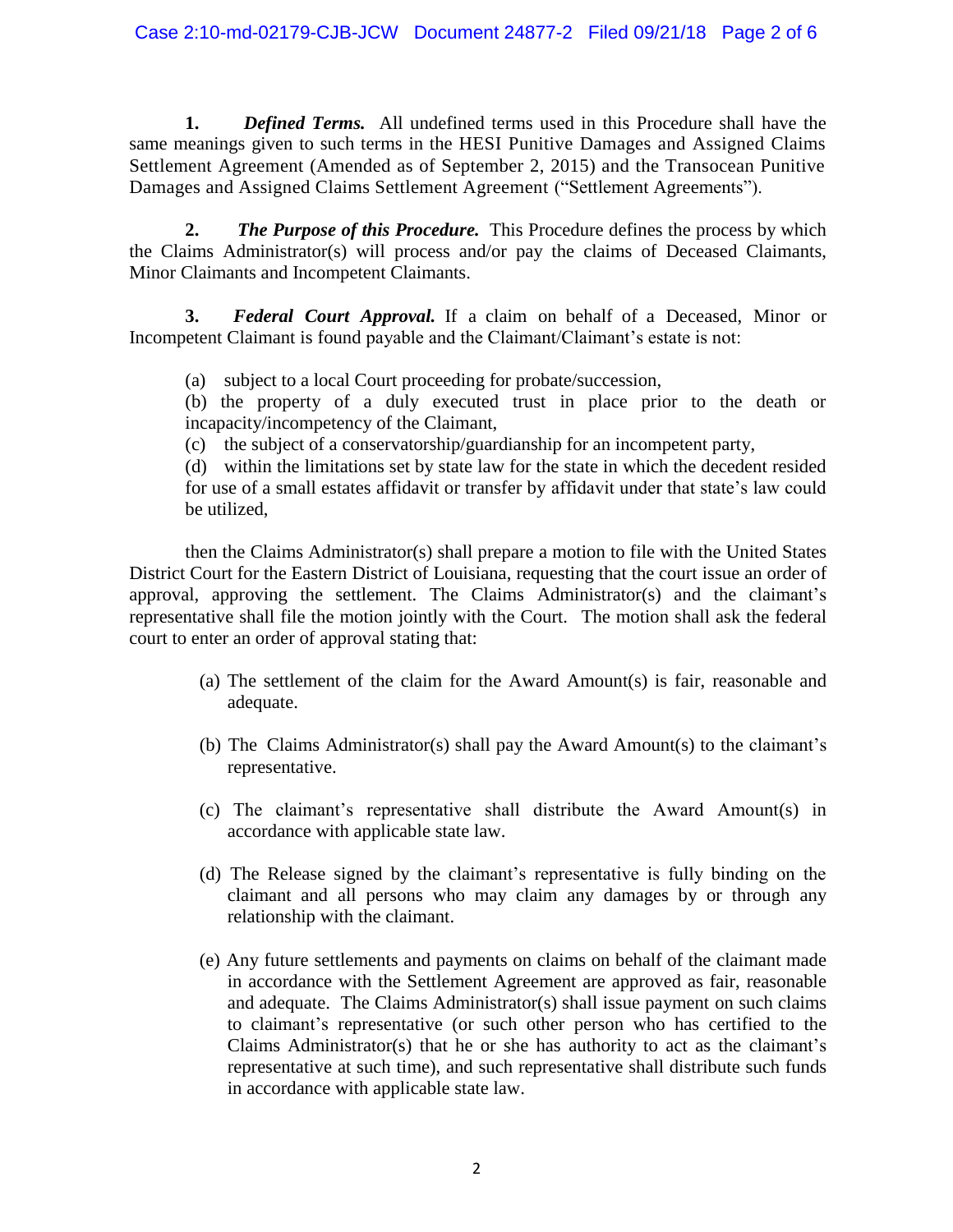**4.** *Manner and Distribution of Payment.* After the Claims Administrator(s) receives a copy of the federal order of approval and a Release executed by the claimant's representative, the Claims Administrator(s) shall issue payment to the representative, who shall be responsible for distributing the funds in accordance with applicable state law. After such payment, the Claims Administrator(s) shall have no further liability to any other person relating to the claim giving rise to this payment or to any future payments made to the representative under the Settlement Agreement.

**5.** *Implementation of this Procedure.* The Claims Administrator(s) has the discretion to administer any steps necessary to implement this process.

**6.** *Amendments to*  $\mathbf{r} \cdot \mathbf{p} \cdot \mathbf{r}$  *c.*  $\mathbf{u} \cdot \mathbf{v}$ . Any amendments to this procedure shall be subject to Court approval. Implementation of this Procedure. The Claims Adm<br>dminister any steps necessary to implement this process<br>Amendments to be Pr c. tu. . Any amendments to the<br>Court mprovi

SAMPLE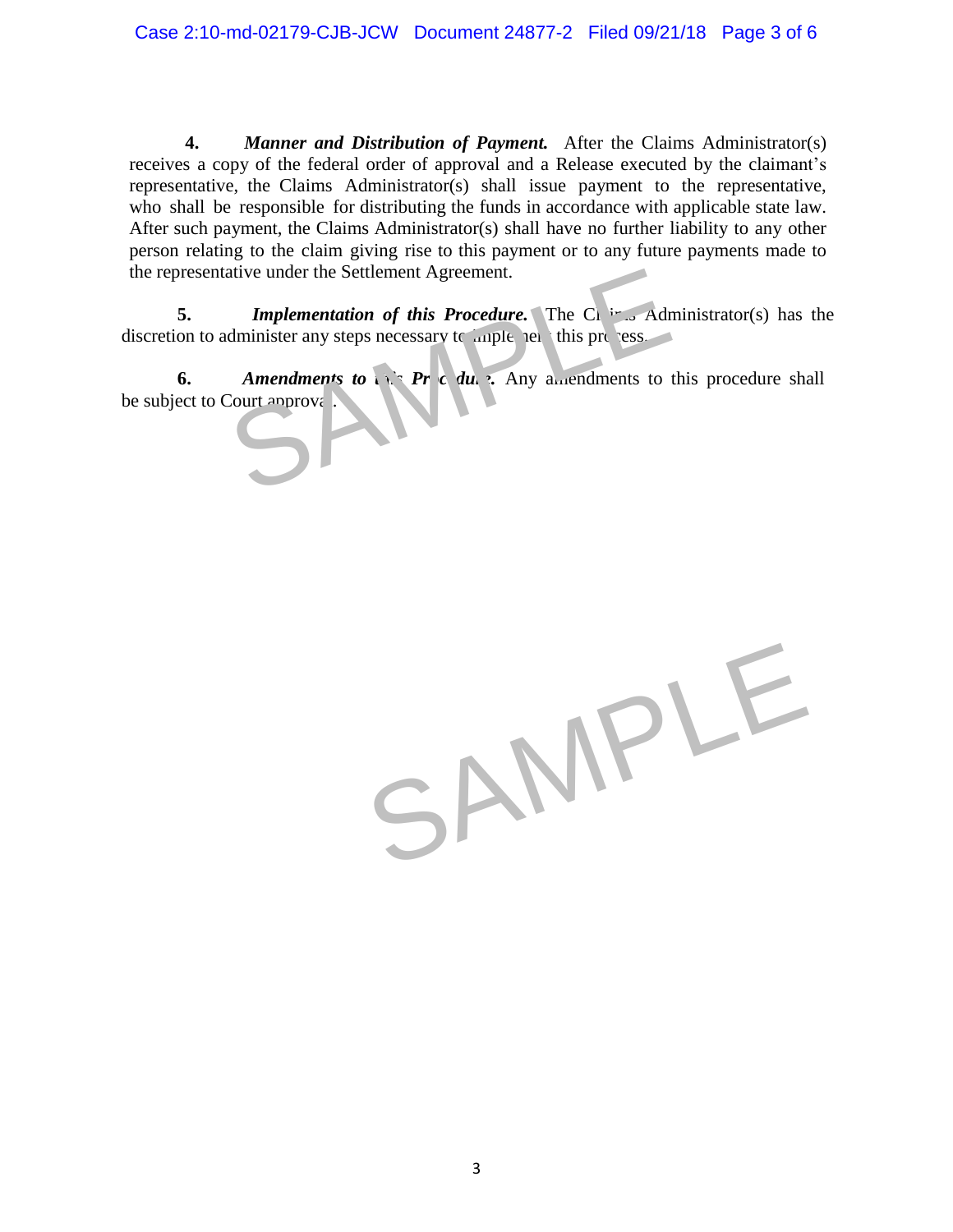## **IN THE UNITED STATES DISTRICT COURT FOR THE EASTERN DISTRICT OF LOUISIANA**

| In re: Oil Spill by the Oil Rig "Deepwater" | ∗      | <b>MDL No. 2179</b>                                             |
|---------------------------------------------|--------|-----------------------------------------------------------------|
| Horizon" in the Gulf of Mexico,             | ∗      |                                                                 |
| <b>On April 20, 2010</b>                    | ∗      | Section <sup>2</sup>                                            |
|                                             | ∗      |                                                                 |
| This filing relates to:                     | $\ast$ | District J <sub>r</sub> $\angle$ <sub>5</sub> e Carl J. Barbier |
| 15-4143, 15-4146 & 15-46.                   |        |                                                                 |
|                                             | $\ast$ | <b>Chief Magistrate Judge</b>                                   |
|                                             | ∗      | <b>Joseph Wilkinson</b>                                         |
| '≭k<br>$\ast$<br>$**$<br>$* :$<br>∗         | $\ast$ | **************                                                  |

#### **JOINT MOTION FOR APPROVAL OF SETTLEMENT OF HESI AND TRANSOCEAN PUNITIVE DAMAGES AND/OR ASSIGNED CLAIMS SETTLEMENT CLAIM**

The authorized representative of Claimant, [Name of Claimant], a [Deceased, Minor or Incompetent] claimant, and the New Class Claims Administrator and/or Old Class Claims Administrator of the HESI and Transocean Punitive Damages and Assigned Clairs Settlements respectfully move this Court to (1) approve the settlement (s) of the claim filed one behalf of Claimant for  $\lceil$  dollar amount of claim $\lceil$  as fa<sub>ir</sub>, reasonable and adequate, and (2) approve all future settlements on behalf of  $Cl<sub>k</sub>$  mant in compliance with the HESI and Transocean Punitive Damages and Assigned Claims Settle. Agreements as fair, reasonable and adequate. Transocean Punitive Damages and Assigred Clair Section<br>
(1) approve the settlemen<br>
(1) approve the settlemen<br>
claim as fa t, reascelar le and ace quate, and (2) approve<br>
The montine condition of the Assigned Claim at the A

A proposed Order accompanies this Motion.

 $\frac{1}{s}$ /s/

[Date] Respectfully submitted,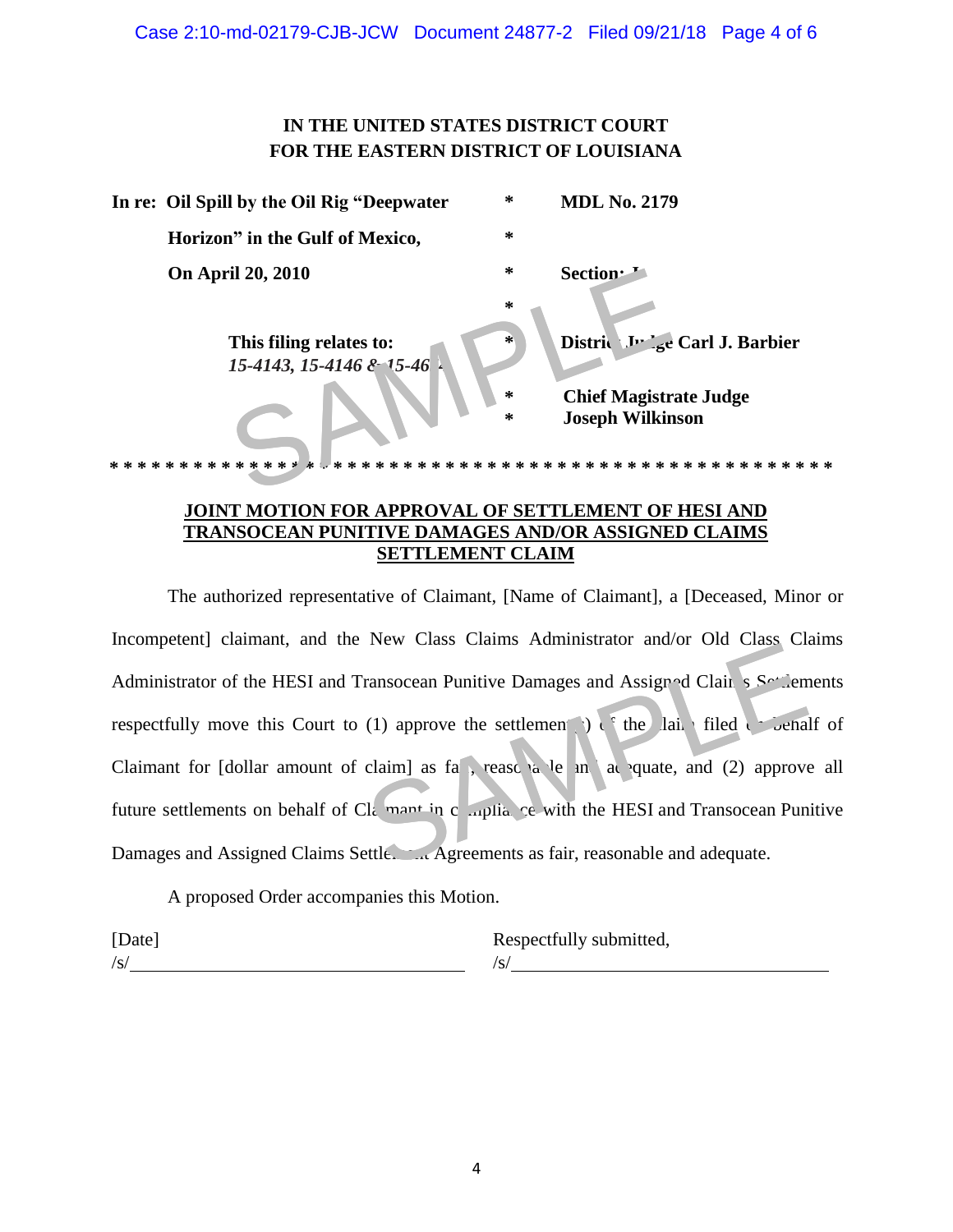#### Case 2:10-md-02179-CJB-JCW Document 24877-2 Filed 09/21/18 Page 5 of 6

## **IN THE UNITED STATES DISTRICT COURT FOR THE EASTERN DISTRICT OF LOUISIANA**

| In re: Oil Spill by the Oil Rig "Deepwater"           | ∗      | <b>MDL No. 2179</b>                                      |
|-------------------------------------------------------|--------|----------------------------------------------------------|
| Horizon" in the Gulf of Mexico,                       | ∗      |                                                          |
| <b>On April 20, 2010</b>                              | ∗<br>∗ | Sc<br>$\mathbf{u}$ on: J                                 |
| This filing relates to:<br>15-4143, 15-4146 & 15-465. | ∗      | Disti Country Carl J. Barbier                            |
|                                                       | ∗<br>∗ | <b>Chief Magistrate Judge</b><br><b>Joseph Wilkinson</b> |
| $\ast$<br>∗<br>$\ast$<br>∗<br>*.<br>∗<br>÷<br>∗       | ∗<br>∗ | * * * * * * * * * * * * * * * *<br>∗<br>∗<br>∗           |

### **ORDER APPROVING SETTLEMENT OF HESI AND TRANSOCEAN PUNITIVE DAMAGES AND ASSIGNED CLAIMS SETTLEMENT CLAIM**

Now before the Court is the Joint Motion for Approval of Claim Under the HESI and Transocean Settlement Agreements by the representative of [Claimant's Name], a [Deceased, Minor, or Incompetent] Claimant ("Claimant") and the HESI and Transocean Punitive Damages and Assigned Claims Settlements Old and/or New Class Claims Administrators ("Claims") Administrators"). Claimant") and the HESI and Transocean Punities Damag<br>
Old and/or New Class Claim<br>
The inistrato ("Claim") ("Claim")<br>
Ing and 198:<br>
Im was so on itted to the Claims Administrator by [Name

The Court makes the following  $\int$   $\cos$ :

1. The Claimant's claim was so be itted to the Claims Administrator by [Name of Representative] ("Claimant's Representative"), who has certified that he or she is fully authorized to bring the claim and to resolve it and execute a Release on behalf of the Claimant and all other persons who may claim any damages by or through any relationship with the Claimant ("Derivative Claimants").